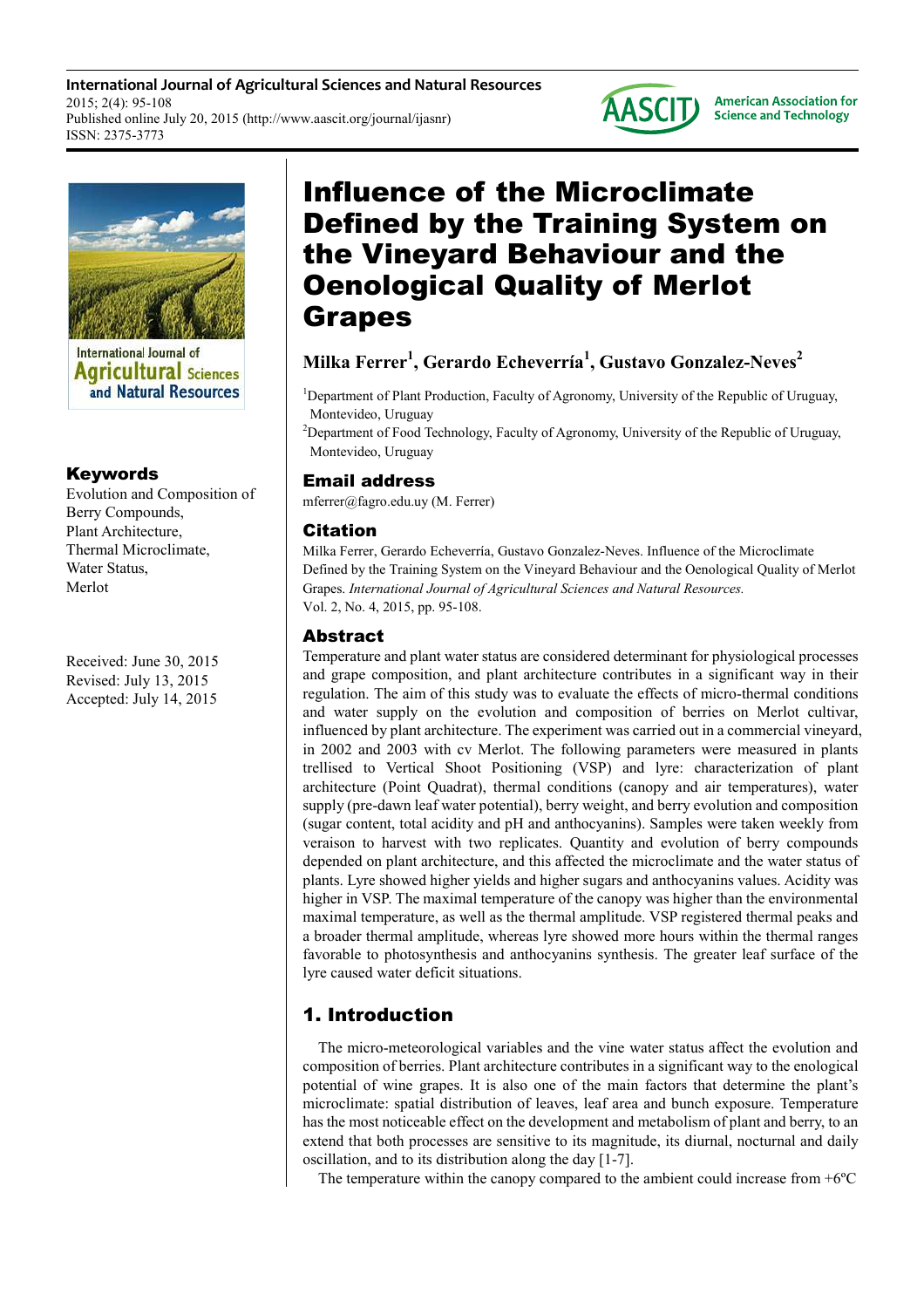to  $+10\degree C$ , and it fluctuates along the day, from values between 18.4ºC to 32.3ºC. Also, the range of favorable temperatures for the different chemical and physiological processes [1, 3, 8-10]. Glen et al. [11] demonstrated vines under deficient irrigation increase leaf and canopy temperature and reduce the capacity for transpirational cooling.

The effect of temperature on sugar content, on acidity degradation and on the synthesis-degradation of anthocyanins in the berry is explained by its influence on the photosynthesis; mainly on the respiration of malic acid and on the expression of genes associated to the accumulation of anthocyanins [3, 10]. Berries grown in the shadow during the initial stage of development, have lower weight and less sugar accumulation, as well as higher malic acid and anthocyanins content than those exposed to light [1, 3, 12, 13]. Generally, the optimal temperature for all these processes is of 25-30°C for diurnal temperatures and 16-25°C night/day temperatures [7,14]. At 37°C sugar accumulation is inhibited and, from 35 upwards the anthocyanin synthesis and values were lower than control samples subjected to 25°C. The acidity reduction was higher at 30°C than at 20°C [7, 15, 16].

Guidoni et al. [17] demonstrated that anthocyanins accumulate in two phases: the first one with fast growth and correlated with accumulation of sugars, and then in a second in which these two compounds are independent from each other. The first phase is associated with favorable conditions for photosynthesis and the second one with climatic conditions influencing anthocyanins balance.

The vine water status is another factor influencing composition of grapes and plant response. It is related to the leaf area of the system and to the atmospheric supply and demand [4, 18-20]. A gradual and moderate water deficit, imposed before veraison, boosts the buildup of sugar and anthocyanins, diminishes acidity, regulates vegetative and fruit growth and canopy microclimate. [6, 21-23]

During the first stage or growth of the berry, three weeks after the start of veraison, there are changes in accumulation and transportation of sucrose and water, an increase of sugar and anthocyanin concentration, and a reduction or the acidity through the respiration of malic acid. During the second stage of growth, there is a deceleration in the kinetic of ripening compared to the three previous weeks. In the last growth stage, water deficit or thermal stress, cause a reduction of berry size. Under this situation, and due to water losses in the fruit, the concentration of sugars and anthocyanins increases [3, 6, 15, 24, 25].

Tandonnet et al. [2], comparing lyre trellis and Vertical shoot positioning (VSP), showed that this last trellis system results in longer shoots but smaller leaf areas and the spatial distribution of leaf shows more layers of leaf and higher canopy density. The effect of shading causes an unfavorable microclimate for grape ripening and composition, generating an unbalanced and incomplete berry ripening, due to insufficient carbohydrates and higher contents of malic acid in berries [1, 5].

The aim of this study was to evaluate the effects of

micro-thermal conditions and water supply on the evolution and the composition of the berries on the Merlot variety by the influence of two plant architectures (lyre and VSP).

## 2. Materials and Methods

## 2.1. Experimental Design and Plant Material

The experiment was established in a seven year-old commercial vineyard (*Vitis vinifera* L. cv. Merlot), located in the south of Uruguay (34°35'12.43" S; 56°15'2.26'' W). The vines were grafted on SO4 rootstock and planted at 2.5 m between rows and 1.25 m between plants, in the case of VSP trellis system and at 3.0 m between rows and 1.0 m between plants, in the case of lyre system. The surface area allocated to each vine of each treatment was reasonably similar (i.e. 3.13  $m<sup>2</sup>$  for VSP and 3.0 m<sup>2</sup> for lyre). The row orientation is N–S. The trellising systems consisted of a bi-lateral permanent spur cordon at 0.70 m above the ground with four pairs of surmounting catch wires for a canopy wall extending about 1.5– 1.6 m above the cordon, and the total height was 2.20-2.30 m. In both training systems, an average of 18 buds per vine was retained and systems shoots were upwards positioned and summer trimming was carried out. Standard commercial management practices for the region were applied to the field trial.

The climate of the region is classified, according to the Multicriteria Climatic Classification System [22, 26] as Temperate, Temperate nights, Moderately dry, with sea influence. The maximum and minimum average temperatures in summer are 28.9°C and 16.4°C, respectively.

The soil of the experimental site (Argiudol, USDA) is characterized by the typical profile: A (0-15 cm), Bt (15- 85 cm) and  $C$  ( $> 85cm$ ) with the presence of fluctuating water table, 33-40 cm in budbreak and within the reach of the roots at floraison. The average textural composition of the upper horizon is: 19.7% sand, 44.7% silt and 39.7% clay. The readily available water (RAW) was 141.6 mm. The trials took place during two years (2002 and 2003) in two different sites in adjacent vineyards. Thirty vines were selected from the three rows per each trellising systems, considering each individual vine as unit, so there were ten repetitions per treatment.

## 2.2. Climate and Microclimate in the Canopy

General climatic data of the years 2002 and 2003 were collected from the weather station "INIA Las Brujas" that is built and operates under the technical norms of the WMO (34°40'S y 56°20'W; 32 m above sea level). It is located at a distance of about 5 km from the test plots. Maximum, minimum and mean temperatures (ºC) as well as, average thermal amplitude (ºC) were calculated.

Microclimatic data at canopy level for the same years were registered using termo-par data loggers +/- 0.1ºC (SolTec, Argentina) located near the clusters. Temperature was recorded at 15-minute intervals, from flowering until harvest, using four sensors for each system. Based on the obtained data,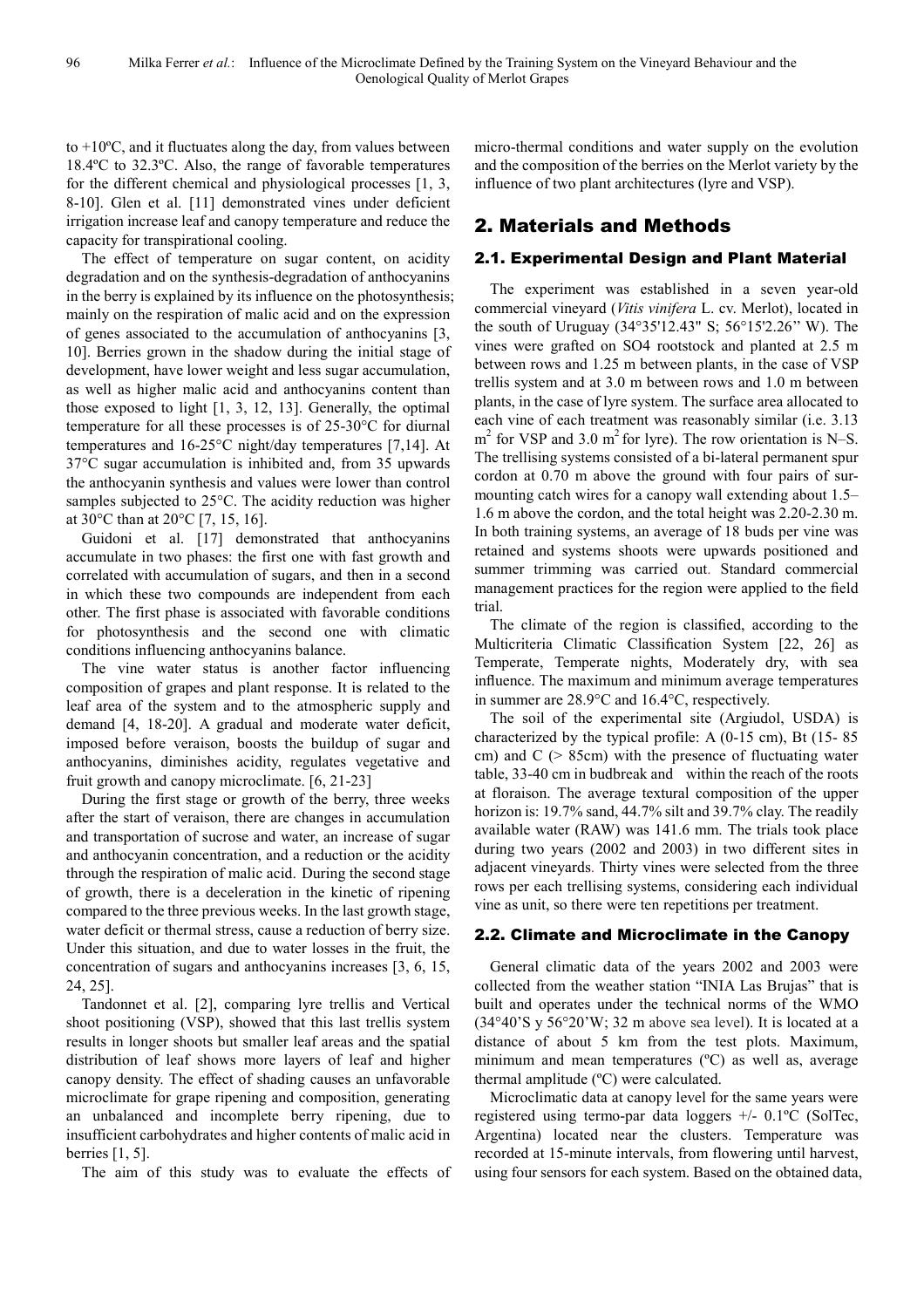the following parameters were estimated on a daily basis for each system over the ripening period: maximum and minimum temperatures (absolute and average), average thermal amplitude (temperature range), percentage of hours in four temperature ranges ( $\leq 25^{\circ}\text{C}$ , 25-30°C, 30-35°C y  $\geq 35^{\circ}\text{C}$ ). Temperature evolution and hourly increases in canopy, in relation to air temperature, were calculated for the hottest day of the period.

#### 2.3. Canopy Structure

Estimation of spatial distribution of leaf and cluster position was determined using the Point Quadrat method (PQ), proposed by Smart and Robinson [1]. Twenty random punctures were made in the three rows for each training system (ten on the Eastern side, ten on the Western side). PQ was positioned perpendicularly to the canopy surface at the height of the fruit zone and measured at the veraison (35state of Eichhorn and Lorenz [27]), when leaf area was at its maximum.

Shoot length was measured weekly on 20 shoots starting at flowering, for each architecture. In order to reduce heterogeneity, shoots were picked from spurs located in the central part of the cordon and with bunches.

The potential exposure leaf area (ELAp) was estimated following the method proposed by Carbonneau [28], which considers ten points for each architecture (five on the east side, five on the west side). Pruning weight was assessed by single measures in 30 plants for each architecture, using a Moretti RS – 232 - C scale (10 kg +/- 0.1 Moretti, Argentina).

The total annual dry matter for each plant architecture was estimated based on 20 representative vine shoots with bunches. The shoots were heated in a stove at 60ºC until a constant weight was achieved. Weight was taken for different plant organs (leaves, bunches, shoots), using an Ohaus Scouts +/- 0.1 g. scale (Ohaus Corporation, EE.UU).

The technique of the pressure chamber [29] was used (Soil moisture equipment mod. 3005-1412) for the determination of pre-dawn leaf water potential  $(\Psi_{PD})$ . These measurements were made before dawn at veraison (E-L 35) and at harvest, in 20 adult, healthy and fresh leaves per trellis system (10 on the east side of the canopy and 10 on the west side). Threshold values for  $\Psi_{\text{PD}}$  have been proposed by Carbonneau [30], which makes it possible to evaluate the level of water deficit (WD) experienced by the plant. (Values:  $\Psi_{\rm PD} \geq 2$  bar no WD,  $-2$  b >  $\Psi_{\text{PD}} \ge -4b$  mild to moderate WD,  $-4b > \Psi_{\text{PD}} \ge -6b$ moderate to severe  $WD, < -6$  b severe to high WD).

#### 2.4. Grape Samples

Samples of 250 berry were taken weekly from veraison (E-L 35) to harvest, with two replicates, taken from 30 plants of the three rows of vineyard for each system and using the method proposed by Carbonneau [31], consisting of collecting three to five berries from clusters located on shoots in the middle of vine. Berries were randomly selected from the upper and lower parts of the clusters.

At harvest, individual yield of 30 plants was weighted using

a Moretti RS – 232 –C scale (10 kg  $+/-$  0.1). The decision to harvest was taken according to the trellis systems and the characteristics of the year. The criteria considered to harvest were the maximal sugar contents  $(g/L)$ , total acidity values  $(g/L H<sub>2</sub>SO<sub>4</sub>)$  in the range: 3.4 – 4.5, and pH values in ranges between 3.40 – 3.60. Moreover, the evolution of the weight of the berries (g) was taken into account, in order to avoid dehydration. The harvesting date for 2002, was February 22nd for lyre and February 27th for VSP. In 2003 the harvesting date was February 14th for lyre and February 20th for VSP

#### 2.5. Basic Analysis of Berry

Half of the berries from each sample were used to determine basic parameters and berry weight. The weight of the berry was determined with an Ohaus Scout scale (Ohaus Corp., USA). Basic composition was determined by using classical analyses (sugar content, total acidity and pH), performed on the juice obtained from the berries manually destemmed and the crushing of the pulp with a juice extractor Phillips HR2290 (Phillips, Netherlands). Analyses were carried out according to O.I.V. [32], using an Atago N1 refractometer (Atago, Japan) and a pH meter Hanna HI8521 (Hanna instruments, Italy).

#### 2.6. Phenolic Potential of the Grapes

Half of the berries from each sample were analyzed according to Glories and Augustin [33], in order to determine the total potential in anthocyanins (ApH1). After grinding the grapes with a blender, model solutions at pH 1.0 were added, homogenized and macerated four hours. The extracts were filtered and centrifuged for 3 min at 3500 rpm before analysis, using a MSE Mistral 2000 centrifuge (Sanyo-Gallenkamp, UK). Anthocyanins contents at pH 1.0 were measured according to Ribéreau-Gayon and Stonestreet [34]. The measurements were carried out in duplicate with a Shimadzu UV-1240 Mini (Shimadzu, Japan) spectrophotometer, using glass (for the anthocyanins analyses) and quartz (for the absorbance at 280 nm analyses) cells with 1 cm path length. The indexes were calculated considering the respective dilution of the grape extracts, according to González-Neves [35].

#### 2.7. Statistical Analysis

An analysis of variance (ANOVA) was used for assessing differences between trellis systems and year on the variables considered in this study. Mean separation was carried out using the test of t Student ( $\alpha$ =0.05) or Duncan test ( $\alpha$ =0.05,  $\alpha=0.10$ ). Moreover, a correlation analysis was performed using Pearson's correlation coefficient. All the statistical analyses were carried out using the Info Stat (1998) software.

## 3. Results

## 3.1. Thermal and Hydric Characterization of Canopies – Relationship with the Environment During Grape Ripening

Maximum daily air temperature inside the canopy was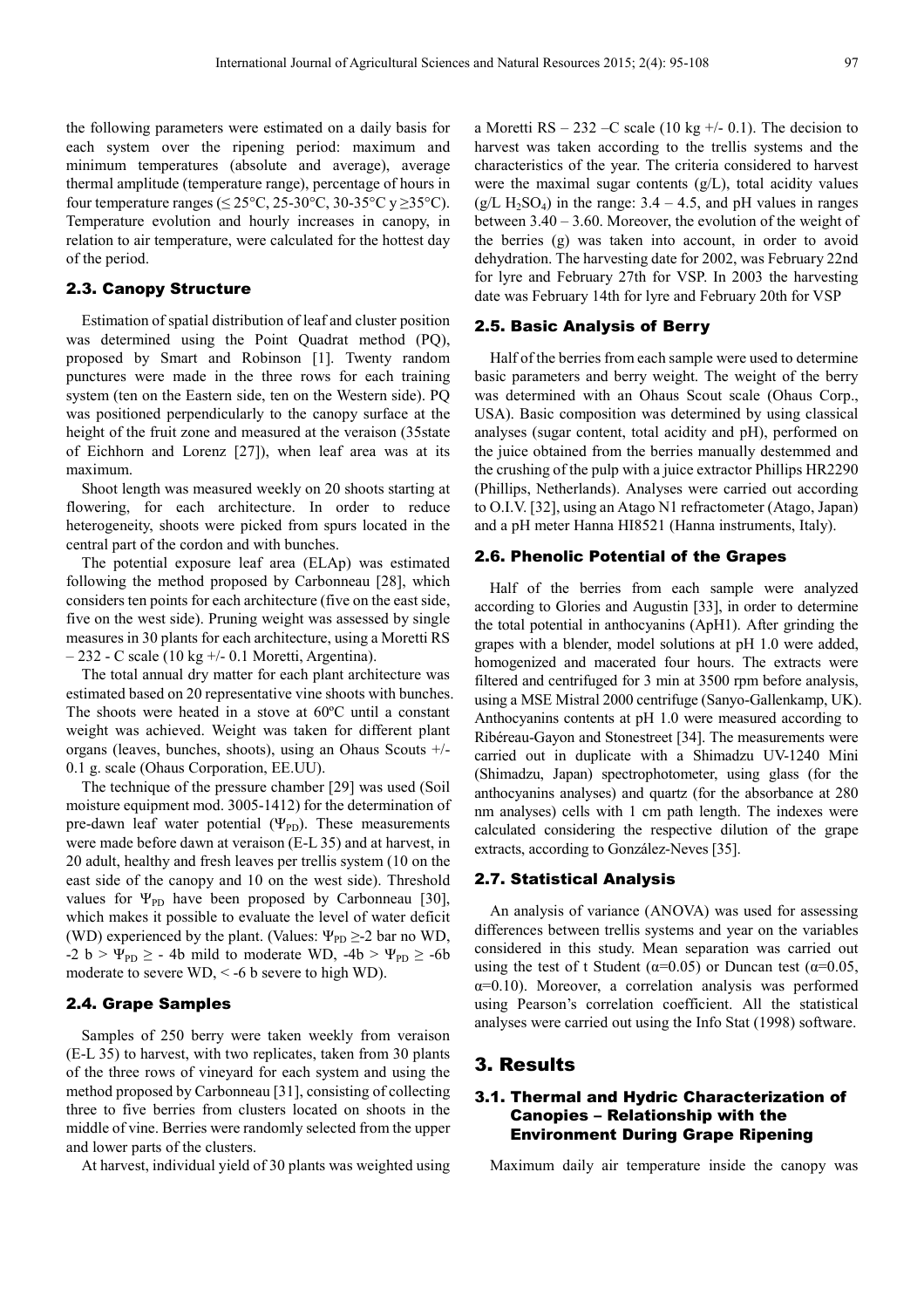significantly higher than air temperature for both architectures and years. Average temperature related to the environment was higher in the VSP trellis for both years  $(+ 5.5^{\circ}C \text{ and } +$ 5.2°C, in 2002 and 2003 respectively). Canopy temperatures stayed above the environmental air temperature 72.5 % of the days in 2002 and 59 % in 2003. The largest temperature gap between the plant architectures and the environment was 8.9 º C and 4.6 º C considering lyre, 10.8 º C, and 5.9 º C considering VSP in 2002 and 2003, respectively. Some days, maximum temperatures inside the canopy were lower than the maximum environmental temperatures for both architectures (2002 and 2003 were - 3.8ºC and -7.3ºC in lyre and -3.9ºC and -7.0ºC in VSP). The temperature differences found between both architectures are also related to the

phenological stage during which the maximum temperatures were registered. The lyre showed the highest temperatures at the beginning of the ripening period (peaks between 40.5ºC and 37.3ºC at around 16:00), while in VSP those peaks were found at the end of the cycle (peak values between 41.9ºC and 39.7ºC; at around 14:00). In 2002, the maximum temperature of VSP in several dates was significantly higher than lyre. In general, air temperatures within canopy, equal the minimum temperatures for both architectures. Average temperature amplitude values in canopy, compared to air temperature values, were significantly higher. Differences between trellis systems depend mainly on the variation of maximum temperatures (Figs 1 and 2, Table 1).



*Fig. 1. Evolution of maximum and minimum temperature inside the canopy (lyre (L), VSP), and in the weather station (WS). Standard errors are indicated. A year 2002, B year 2003.*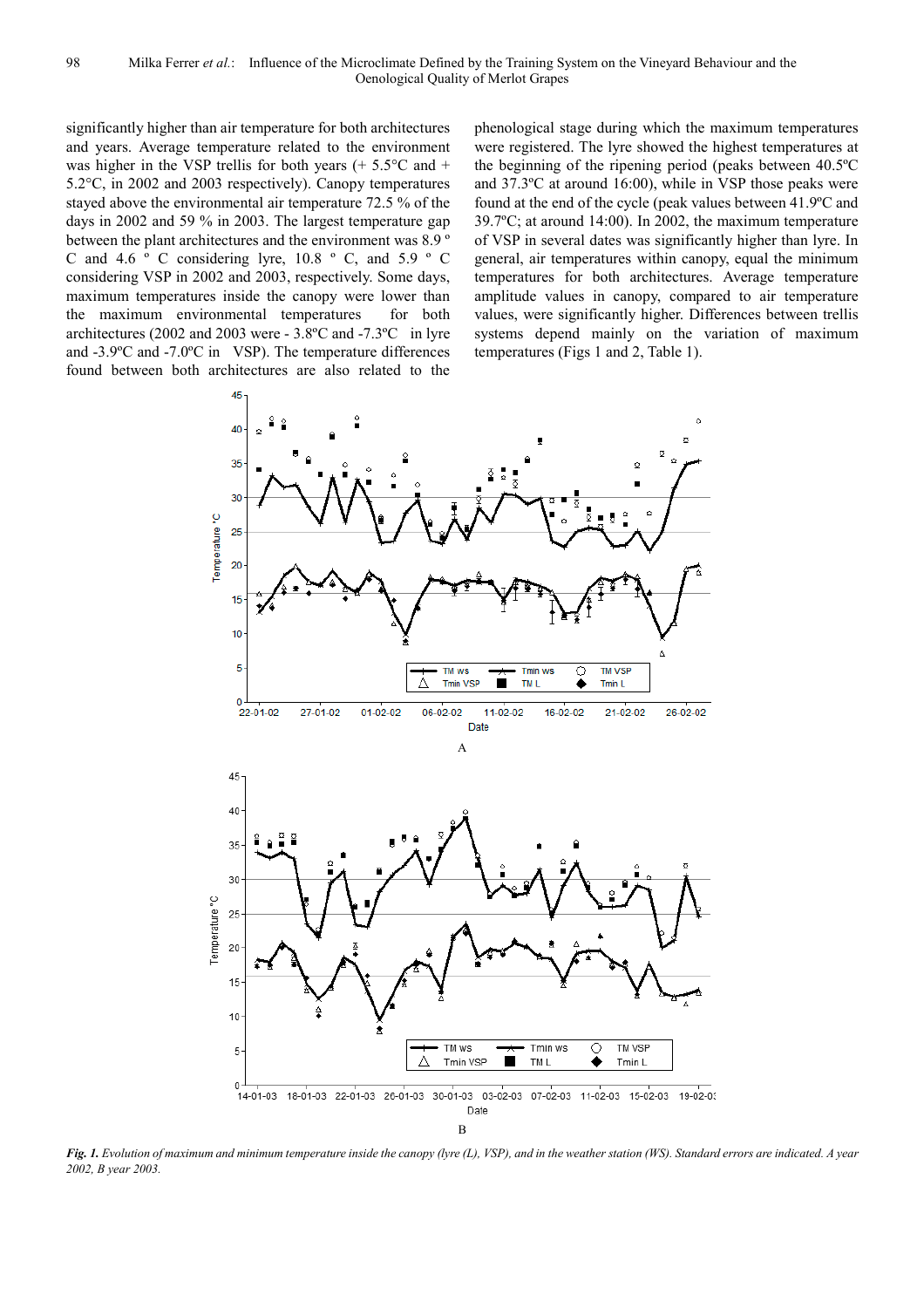

*Fig. 2. Dynamics and evolution of air temperature inside of canopy daily temperature in relation to environmental temperature (0) of the warmest day of ripening (the same days in both architectures: 30/01/2002 and 31/01/2003). A year 2002, B year 2003.* 

*Table 1. Thermal characterization of the canopy (n°=4) and the environment during the ripening period\* for each trellis system.* 

|                                           | 2002                   |                  |                  | 2003                   |                  |                  |  |
|-------------------------------------------|------------------------|------------------|------------------|------------------------|------------------|------------------|--|
|                                           | <b>Weather station</b> | Lyre             | VSP              | <b>Weather station</b> | Lyre             | VSP              |  |
| Temperature maximum average $(^{\circ}C)$ | 28.6 <sub>b</sub>      | 31.8a            | 33.12a           | 27.6 <sub>b</sub>      | 31.6a            | 32.8a            |  |
| Temperature minimum average $(^{\circ}C)$ | 16.3a                  | 16.2a            | 16.1a            | 16.8a                  | 16.4a            | 16.5a            |  |
| Temperature maximum( ${}^{\circ}C$ )      | 31.1                   | 40.5 $(\pm 0.1)$ | 41.9 $(\pm 0.3)$ | 30.7                   | 37.3 $(\pm 0.4)$ | 39.7 $(\pm 0.1)$ |  |
| Thermal amplitude average $(^{\circ}C)$   | 12.5 <sub>b</sub>      | 15.6a            | 17.0a            | 10.8 <sub>b</sub>      | 15.2a            | 16.3a            |  |

\*2002 = Lyre January 22<sup>nd</sup> at February 22<sup>nd</sup>, VSP January 22<sup>nd</sup> at February 27<sup>th</sup>, 2003 = Lyre January 14<sup>th</sup> at February 14<sup>th</sup>, VSP January 14<sup>th</sup> at February 20<sup>th</sup> Duncan 10%

The daily thermal dynamic was different according to plant architecture and year in relation to environmental temperature. The hourly temperature increase in the hottest day during ripening started at 07:00 and went on until 16:00, when it reached its maximum value in both architectures. In 2003, the temperature increased until 14:00, when a thermal maximum was registered. From 10:00 onwards, the VSP presented higher values than lyre. In VSP, temperatures ranged between 20ºC and 30ºC between were registered from 08:00 to 11:00 and after 19:00. In lyre, that temperature range was registered

between 08:00 and 13:00 and then after 17:00 (Fig. 2).

The percentage of hours with temperatures under 25ºC was bigger for VSP (60.5 % and 65.6 % in the years 2002 and 2003) than for lyre (53.4 % and 56.4 %, 2002 and 2003). Temperatures >35ºC were reached 4.2 % - 3.5 % of the time in lyre and 16.5 % - 14.9 % in VSP, in 2002 and 2003 respectively. In lyre, the temperature range between 25ºC and 30ºC – the second in importance considering percentage of hours – was 22.8 % and 26.4 % ; in VSP it was 12.6 % and 10.1 % , in 2002 and 2003, respectively (Fig. 3).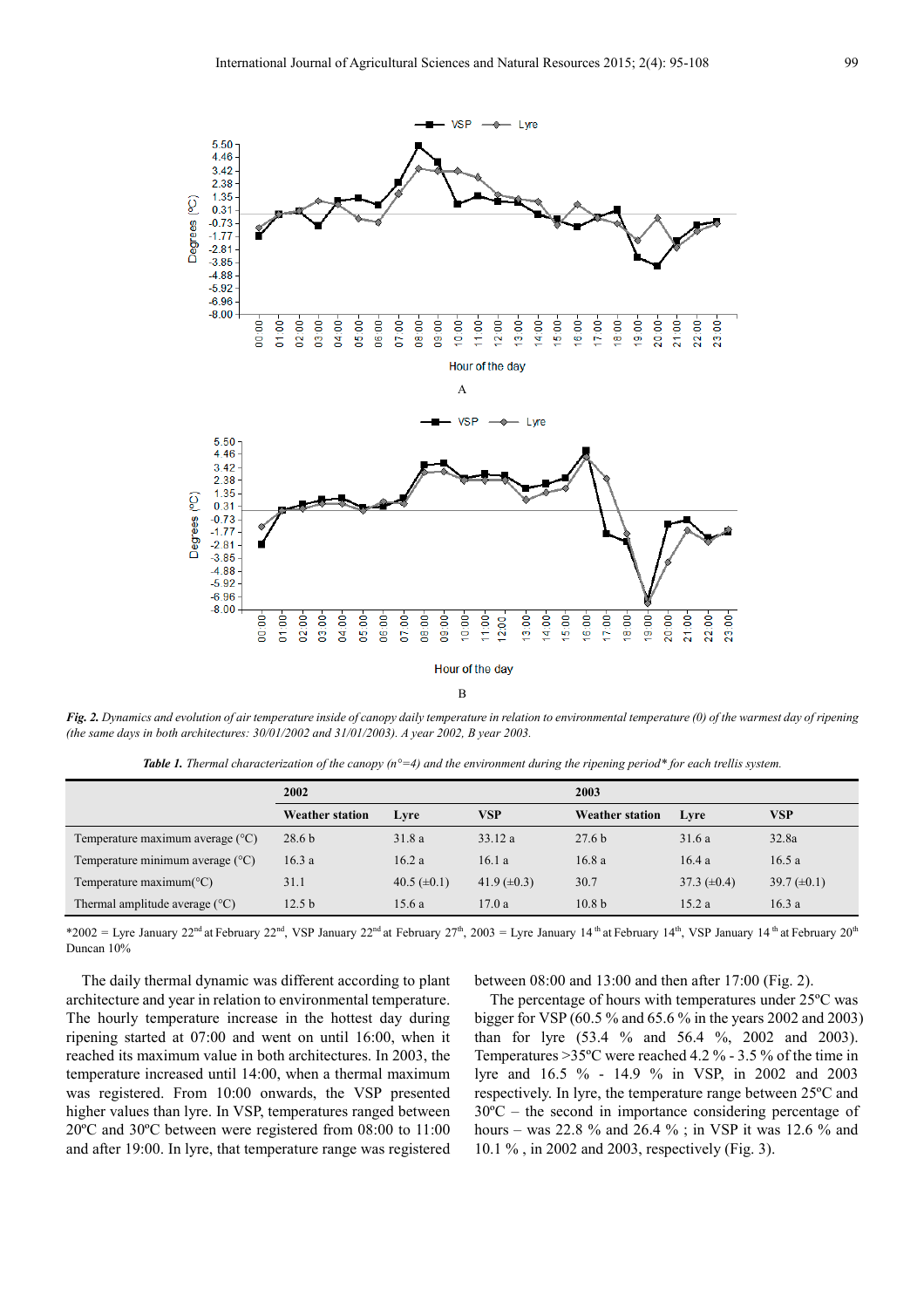

*Fig. 3. Percentage of hours in temperature ranges according year and trellis system registered during the ripening period: 2002 = Lyre (L) January 22nd at* February 22<sup>nd</sup>, VSP January 22<sup>nd</sup> at February 27<sup>th</sup>, 2003 = Lyre January 14<sup>th</sup> at February 14<sup>th</sup>, VSP January 14<sup>th</sup> at February 20<sup>th</sup>.

The year 2002 was warmer and during ripening, water availability kept the plants with values, according to the  $\Psi_{\text{PD}}$ range, of mild to moderate (VSP) or of moderate to severe water stress (lyre). In 2003, a fresher year with larger water availability and values for plants of  $\Psi_{\text{PD}}$  range were mild to moderate stress (lyre) or well-watered (VSP). The conditions of the year were reflected in the water status of both architectures; the pre-dawn leaf water potential  $(\Psi_{PD})$  values were, in both years, significantly more positives in VSP than in lyre (Tables 1 and 2)

## 3.2. Characterization of Plant Architecture

The plant architectures showed differences in the spatial

distribution of leaves and bunches, in the vegetative expression and grape production (Table 2). The leaf area measured in lyre was significantly larger than in VSP; 101.5% larger in 2002 and 70.6% in 2003. The PQ showed, that area the area in lyre had, in average, 78.5% of external leaves, while in VSP that value was 20.0 %. The VSP showed a larger leaf superposition due to the larger number of leaf layers (7.1 as average), while in lyre that average was 3.6 layers. The average percentages of exposed bunches were 48.8% in lyre and 24.4% in VSP. The vegetative expression: pruning weight, length and number of growth days for shoots and lateral shoots were significantly larger in VSP for the two years tested.

|  |  | Table 2. Canopy structural indices, vegetative growth, yield components and water status grapevine to the trellis system. |
|--|--|---------------------------------------------------------------------------------------------------------------------------|
|--|--|---------------------------------------------------------------------------------------------------------------------------|

|                              | 2002                |                      | 2003                  |                      |  |
|------------------------------|---------------------|----------------------|-----------------------|----------------------|--|
|                              | Lyre                | <b>VSP</b>           | Lyre                  | <b>VSP</b>           |  |
| ELAp $(m^2/he)$ †            | 8280 aA             | $4110$ bB            | 8100aA                | 4747bB               |  |
| External leaves $(\% )$      | 80.2aA              | 31.3 <sub>b</sub> C  | 77.0aA                | 49.1 <sub>b</sub> B  |  |
| Leaf layers                  | 3.50 <sub>b</sub> B | 7.30aA               | 3.80 <sub>b</sub> B   | 6.90aA               |  |
| External clusters $(\% )$    | 52.12aA             | 16.73 <sub>b</sub> C | 45.51aA               | 32.10bB              |  |
| Pruning weight /vine(kg)     | 0.78 <sub>bB</sub>  | 1.07aA               | 0.60 <sub>b</sub> B   | 0.87aB               |  |
| Shoots length (m)            | 67.62aC             | 95.32bB              | 105.21 <sub>b</sub> B | 159.90aA             |  |
| Days shoots growth           | 51.38bB             | 70.91aA              | 59.94bB               | 78.47aA              |  |
| Lateral shoots length (m)    | 13.81bD             | 36.13aC              | 64.58bB               | 102.59aA             |  |
| Yield/vine $(kg)$            | 8.48aA              | 3.78 <sub>b</sub> C  | 5.95aB                | 3.94 <sub>b</sub> C  |  |
| Clusters/vine                | 35.81aA             | 25.73 <sub>b</sub> B | 28.75aB               | 18.51 <sub>b</sub> C |  |
| Berry wt $(g)$               | 1.81aB              | 1.50 <sub>b</sub> C  | 1.98aA                | 1.77bB               |  |
| $\Psi_{\text{PDV}}$ ; (bars) | $-5.78aA$           | $-3.17bB$            | $-2.72aC$             | $-0.72bD$            |  |
| $\Psi_{\rm PDH}$ § (bars)    | $-1.92aA$           | $-1.41bB$            | $-1.43aB$             | $-0.91bC$            |  |

Potential exposed leaf area,  $\ddagger$  pre-dawn leaf water potential at veraison (n=20), § pre-dawn leaf water potential at harvest (n=20) Means followed by the same letter are not different by t Students test ( $p = 0.05$ ) lower-case letters between architectures, capital letters between years

Yield, number of bunches, and weight of berries were significantly larger in lyre in the two years considered.

## 3.3. Micro - Thermal Conditions and Grape Ripening Evolution

Initial ripening date indicated by veraison,(E-L-35), had an 8-day difference between years, but not between plant architectures. In 2002, veraison (E-L 35) was registered on January  $22<sup>nd</sup>$ , whereas in 2003 that stage was reached on

January 14th. The harvesting date for 2002, was February 22nd for lyre and February 27th for VSP. In 2003 the harvesting date was February 14th for lyre and February 20th for VSP. Thus, the duration of veraison - harvest was of 32 days in 2002 in the lyre and 37 days in the VSP. In 2003, the duration was of 29 days in the lyre and 36 days in the VSP. Values of sugars (+10 %), anthocyanins (+42 %) pH (+ 6,6 %) and berry weight  $(+12 \%)$ , at the beginning of the ripening process, were larger in lyre, while values for acids were higher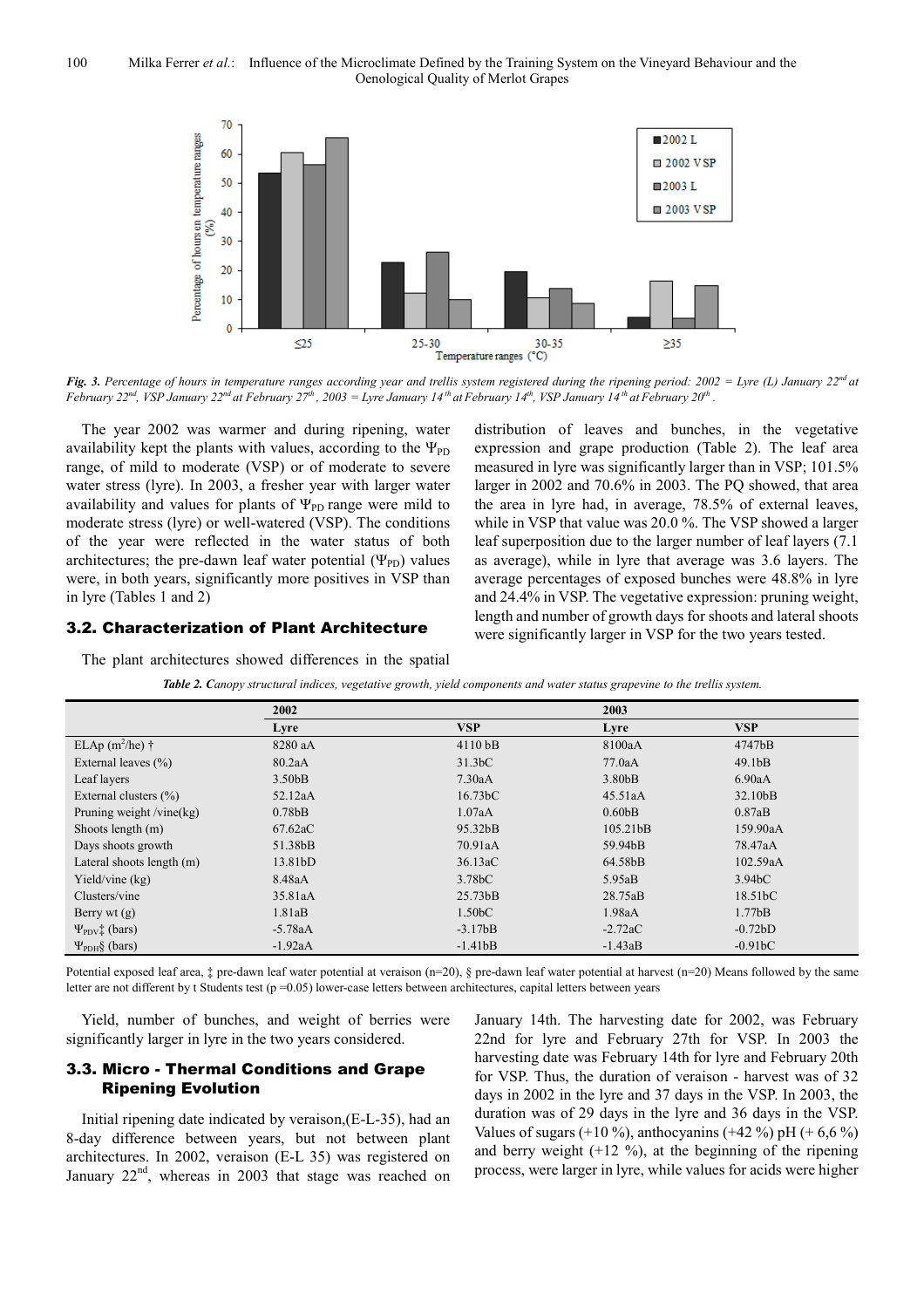

*Fig. 4. Evolution of concentration of sugar of the grape according year and architecture in function to the maximum temperatures of the canopies Means followed by the same lower-case letter are not different by t- student test (p = 0.05) and capital letter (treatment x time) by Duncan (p=0.05). A year 2002 B year 2003* 



in VSP (+22.2%). These significant differences were maintained during the whole ripening period (Figs. 4 to 7).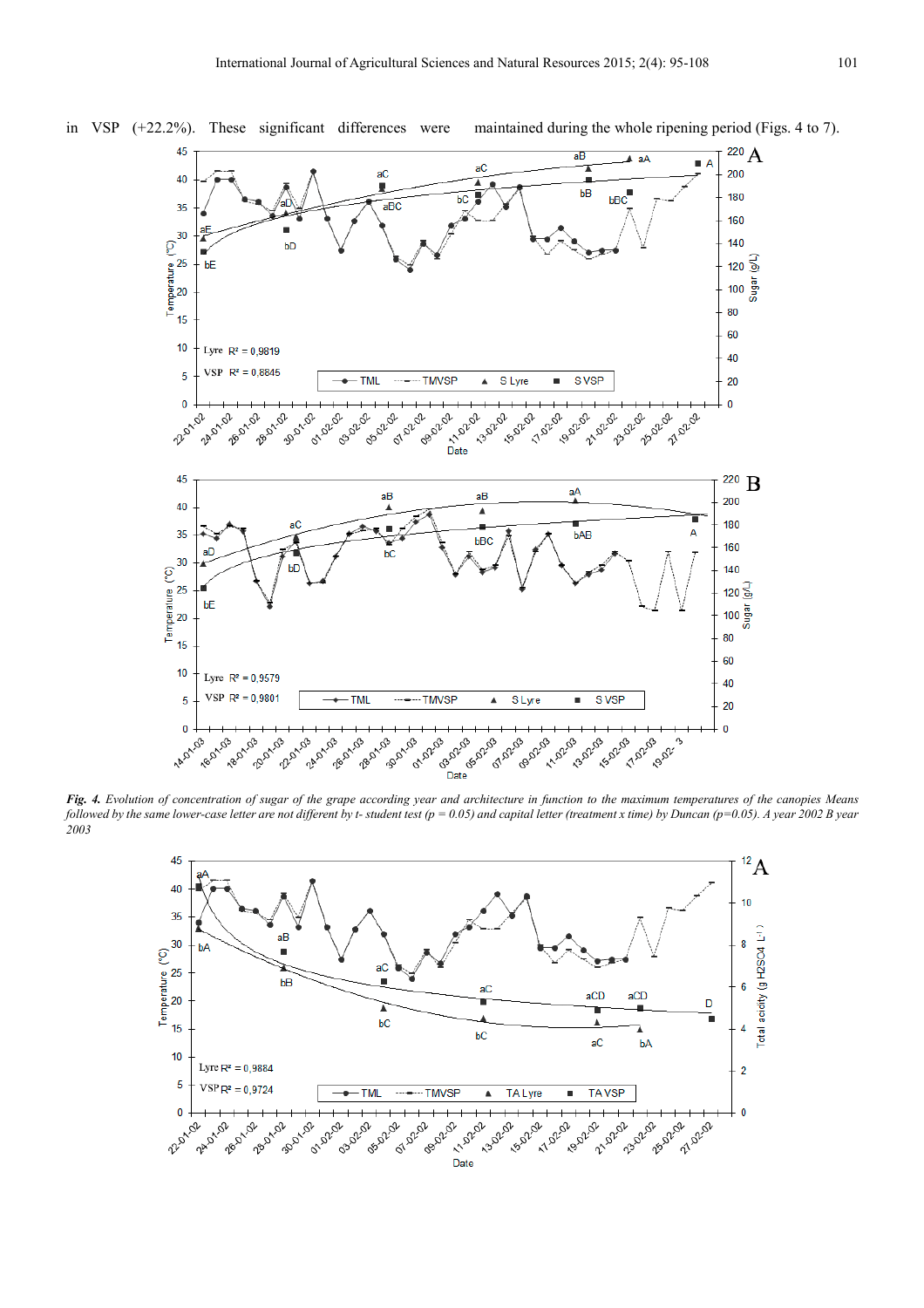

*Fig. 5. Evolution of total acidity and pH of the grape according year and architecture in function to the maximum temperatures of the canopies Means followed by the same lower-case letter are not different by t- student test (p = 0.05) and capital letter (treatment x time) by Duncan (p=0.05). A year 2002 B year 2003.*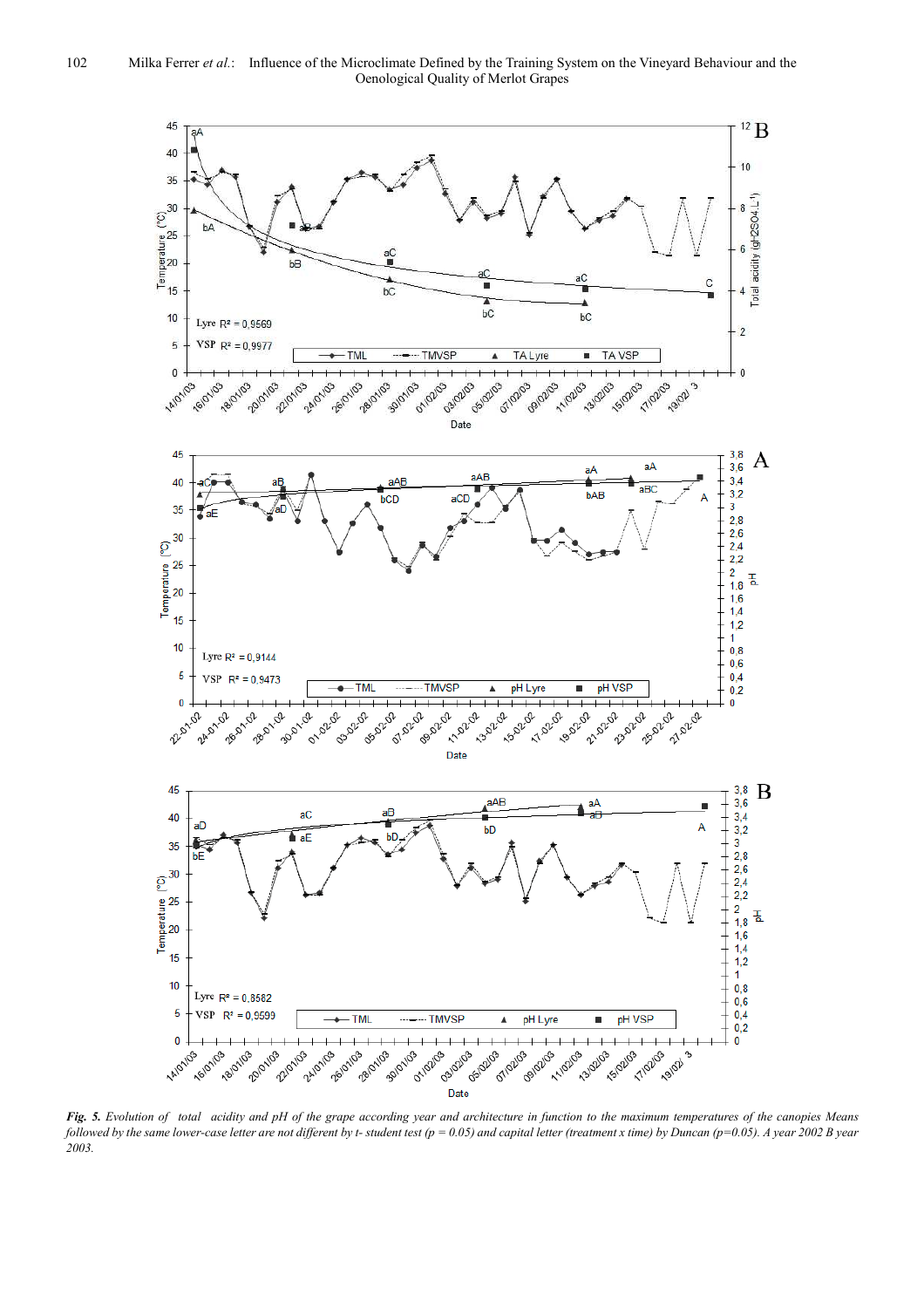

*Fig. 6. Evolution of anthocyanins of the grape according year and architecture in function to the maximum temperatures of the canopies Means followed by the same lowercase letter are not different by t-student test (p = 0.05) and capital letter (treatment x time) by Duncan (p=0.05). A year 2002 B year 2003.* 

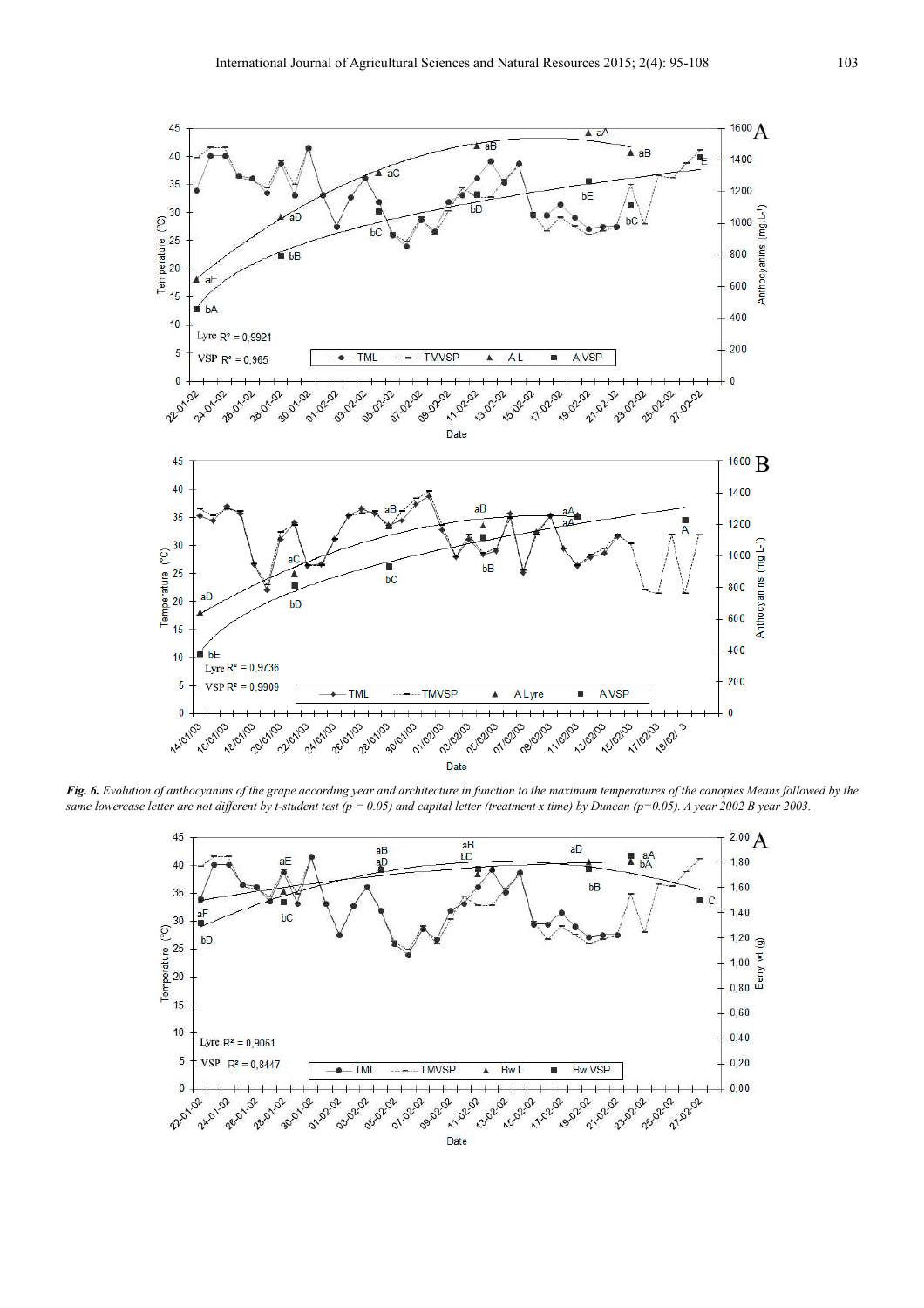

*Fig. 7. Evolution of berry weight according year and architecture in function to the maximum temperatures of the canopies Means followed by the same lowercase letter are not different by t-student test (p = 0.05) and capital letter (treatment x time) by Duncan (p=0.05) . A year 2002 B year 2003.* 

*Table 3. Composition of the grapes at harvest as a function of the trellis system and year.* 

|                               | 2002              |       | 2003               |                   |
|-------------------------------|-------------------|-------|--------------------|-------------------|
|                               | Lyre              | VSP   | Lyre               | VSP               |
| Sugars $(g/L)$                | 213ns             | 215   | 202a               | 186b              |
| Sugars $(g/berry)$            | $0.31$ ns         | 0.30  | 0.36a              | 0.30 <sub>b</sub> |
| Anthocyanins (mg/L)           | 1444ns            | 1417  | 1248ns             | 1232              |
| Anthocyanins (mg/berry)       | 2.12a             | 1.98b | 2.22a              | 2.00 <sub>b</sub> |
| Total acidity $(g/L H_2SO_4)$ | 3.90 <sub>b</sub> | 4.50a | 3.40b              | 3.80a             |
| pH                            | $3.42$ ns         | 3.47  | 3.55 <sub>ns</sub> | 3.56              |

Means followed by the same letter are not different by t Student's test (p=  $0.05$ ), ns = not significant

At harvest, sugar concentration and content (g/berry) was not significantly different between trellis systems in 2002, but, was superior for lyre in 2003. Differences in anthocyanin potential and pH were not significant in both years. However, the total anthocyanin potential (mg/berry) was higher in lyre in both years. Total acidity was significantly higher for VSP in both years. Berry weight was significantly major in lyre for the two years (Table 3).

The evolution of the metabolic compounds of the grape, in which three stages were identified, adjusts to a polynomial trend in lyre and a potential trend in VSP. The first stage corresponds to the first three weeks following the start of veraison. During this period, a fast increase of sugars, anthocyanins, pH and berry weight and the decrease of acids were registered for both plant architectures and in both years. The weekly increase or decrease (treatment x time) was significantly different for the composition variables and berry weight. Taking the values at harvest as a reference and according to architecture and year, the minimum and maximum values were: sugar 89.2% and 96.7%, the anthocyanins 75.6% and 95.3%, the decrease of acids 70.4% and 78.0% and the berry weight 80.2% and 97.2%. (Figs.4 to 7, Table 4).

*Table 4. Percent of accumulation or decrease of berry's metabolic compounds, in the 3 first weeks and 4thweek (Lyre) or 4th and 5th (VSP) after veraison.* 

|                           | 2002            |                 |                 | 2003                  |                 |                 |                 |                   |
|---------------------------|-----------------|-----------------|-----------------|-----------------------|-----------------|-----------------|-----------------|-------------------|
|                           | Lyre            |                 | <b>VSP</b>      |                       | Lvre            |                 | VSP             |                   |
| $\frac{0}{0}$             | 2 <sup>th</sup> | 4 <sup>th</sup> | 2 <sup>th</sup> | $4 - 5$ <sup>th</sup> | 2 <sup>th</sup> | A <sup>th</sup> | 2 <sup>th</sup> | $4-5^{\text{th}}$ |
| Sugars $(g/L)$            | 89.2            | 90.1            | 90.3            | 93.3                  | 96.7            | 95.3            | 95.2            | 98.0              |
| Total acidity (g/L H2SO4) | 78.5            | 86.7            | 71.4            | 91.2                  | 73.9            | 97.1            | 70.2            | 92.7              |
| Anthocyanins (pH1,mg/L)   | 91.4            | 103.0           | 75.8            | 89.4                  | 95.3            | 95.6            | 75.6            | 101.5             |
| Berry wt $(g)$            | 97.1            | 97.5            | 93.5            | 94.5                  | 94.9            | 96.5            | 81.1            | 85.6              |

In the second stage, during the 4th and 5th weeks after the beginning of ripening in VSP and during the 4th week in lyre, a slowing in the kinetics of ripening compared with the three previous weeks was observed. The weekly increase or decrease (treatment x time) was not significantly different for the composition variables: sugars concentration, total acidity, pH and berry weight, while anthocyanins maintained a significant increase. Taking the values of the first three weeks as a reference, the maximum increases were: sugars 3%, anthocyanins 13.6%, berry weight 4.5% and decrease of acids

23.2% (Figs. 4 to 7, Table 4). During this stage, and independently from system and year, the highest level of anthocyanins was recorded. Average canopy temperatures during this phase were 39.1ºC/17.1ºC day/night in the VSP and 37.8ºC/16.4ºC in lyre during 2002. In 2003, those values were 34.8ºC/18.7ºC day/night in VSP and 33.9°C/17.4°C in lyre. The temperature amplitude recorded higher average values (Fig. 1).

In the third stage, during the last week of ripening, lyre reached its maturity before VSP in both years (5 days earlier in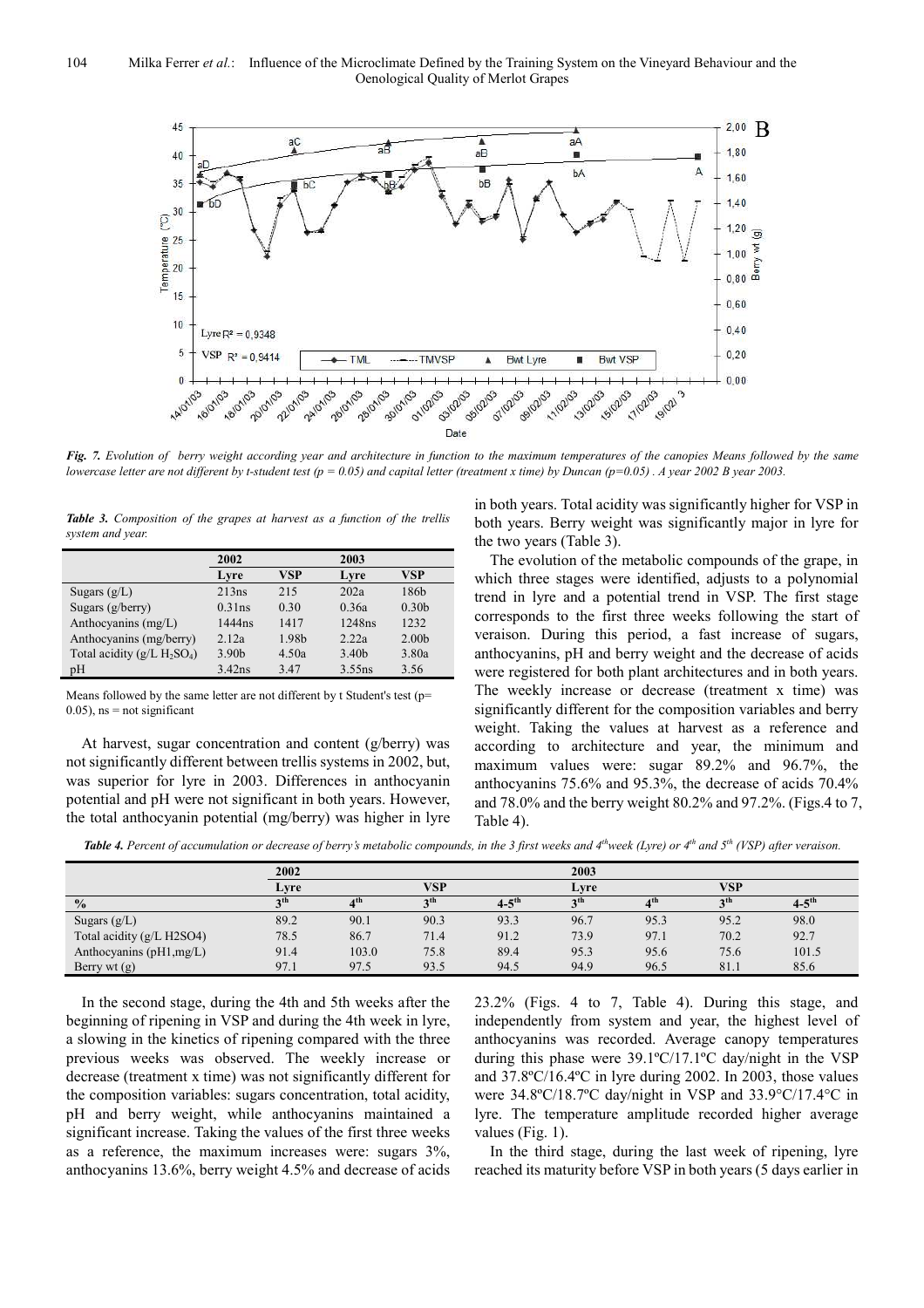2002 and 6 days in 2003). Sugars concentration increased significantly in both architectures and in both years, being that value, the largest in the lyre 2002, with 10.9% of the value at harvest (Fig 4). Acids decreased in both years and in both architectures, being the highest values in 2002 in lyre 13.3% (Fig 5). The evolution of anthocyanins showed the largest differences between years and plant architectures. In 2002, and taking the week previous to harvest of lyre as a reference period, those chemical compounds decreased significantly in both systems: 134 mg/L in lyre and 154 mg/L in VSP (Fig 6). Temperature conditions in canopy, registered during this period were of 32.0ºC of maximum average temperatures in VSP and 34.8ºC in lyre. The minimum average temperatures was 17.5ºC in both systems, with temperature amplitude of 17.3ºC in lyre and 14.8ºC in VSP. The delay of the harvest in VSP under different micro-thermal conditions, allowed the vines under this system to recover anthocyanin potential up to 304 mg/L, amount that represented 21.5% of the value at harvest. In 2003, and taking the week previous to harvest of lyre as a reference period, anthocyanin potential increased significantly in both systems. In lyre, the increase was 53.5 mg/L and 125 mg/L in VSP. Thermal conditions registered by both architectures, compared with the same period of 2002 were: decreased temperature amplitude (12.1ºC in lyre and 11.9ºC in VSP), lower maximum temperatures (28.4ºC in lyre and 29.0ºC in VSP) and lower night temperatures (16.9ºC in VSP and 16.5ºC in lyre). Similar to the previous year, VSP reached its maturity a few days later, under different thermal conditions. Maximum temperature was drastically lower (21.3ºC) and night temperatures registered minimal values of 11.5ºC. Anthocyanin potential dropped in 19.5 mg/L.

## 4. Discussion

## 4.1. Thermal Characterization of the Plant Architectures and Its Relationship with the Environment

The most important modification on the thermal regime was the increase of maximum temperature of the canopy in relation to the environmental. This had consequences on the temperature amplitude differences between the systems and with the environment, according the ranges reported in the literature [1, 3, 8, 10]. Temperatures higher than the environmental ones, recorded at canopy level are due to the fact that the canopy functions as an enclosure and according to Smart and Robinson [1], and Millar [8] in absence of air exchanges, internal temperature within the canopy increases more than the surrounding air´s temperature, reaching higher values, as the ones recorded in our tests. Maximum temperatures lower than the environmental ones, recorded in some days could also be explained by a lower radiation in rainy and cloudy days. Minimum night temperatures, equal to or lower than the environmental ones, could correspond to radiation losses during the night, as communicated by Smart and Robinson [1]. In accordance with several authors [4, 11, 36], one would expect the Lyre to have higher leaf temperature

than VSP, based on the lowest values of  $\Psi_{\text{PD}}$  and highest values of leaf area, registered in the lyre. (Table 2). This situation was recorded at the beginning of the ripening cycle, but it reverted quickly due to the spatial disposition of leaves and the larger percentage of bunches located outside the canopy. This characteristic of plant architecture increased the ventilation flow of the system, causing a lower vapor pressure deficit at the outer leaf layer and, as a consequence, a temperature lowering [3, 8]. Therefore, lower air circulation in VSP would explain higher values of maximum average temperatures, hourly thermal increases and the larger average thermal amplitude recorded for this system.

## 4.2. Plant Architectures and Grape Ripening Evolution

*Ripening start – harvesting.* Acidity and pH values were especially considered to obtain ripen grapes. Similar to what many other authors express, there is a negative relation between total acidity and pH with an  $r = -0.94$  (p<0.0001) was observed. The significantly higher total acidity and lower pH values in VSP, compared to lyre, were a consequence of the negative effect on micro-climate, due to a larger foliage superposition in this system, lower percentage of fruit exposure and greater vigor [5, 12, 13]. These characteristics of the VSP create shaded conditions that block the degradation of the malic acid [1-3, 7, 10, 20, 36].

The evaporative demand and water status of the plants, condition the evolution of the ripening process, measured through acidity decline and sugar accumulation [20, 36]. VSP was in mild water stress or well -watered, that according to Etchebarne et al. [23], results in higher acidity values. On the other hand, significant higher leaf area in lyre at the beginning of the vegetative cycle, favors the generation of young leaves, a preferential place for the production of tartaric acid [37, 38]. This acid is less sensitive to degradation due to temperature; even content increases have been reported. Under such conditions, in order to reach the expected acidity and pH values, VSP required more days evolving, therefore harvest was delayed compared to the lyre [3, 20].

Furthermore, the larger leaf area in the lyre caused water stress situations, which caused a suspended shoot growth at the beginning of ripening and a smaller vegetative growth. This elements condition the source – sink relationships, in agreement with reports from several authors [2, 4, 6, 18, 23, 36]. This foliage area had a larger percentage of external leaves in lyre (78.5%) and created a more efficient carbohydrate balance system, because 80% and 90% of the photosynthesis takes place in those external leaves [1, 36, 39]. Furthermore, production and distribution of photosynthates was modified by the trellis system. Two year´s average showed that lyre produced the largest amount of dry matter and favored its accumulation in bunches (43.7%) more than in VSP (33.8%). According to the results of Orlandini et al. [40], confronting VSP with lyre of the Sangiovese variety and Bota et al. [41] in the Tempranillo variety.

Regarding sugar and anthocyanins, the significantly higher initial values during ripening in lyre can be explained by a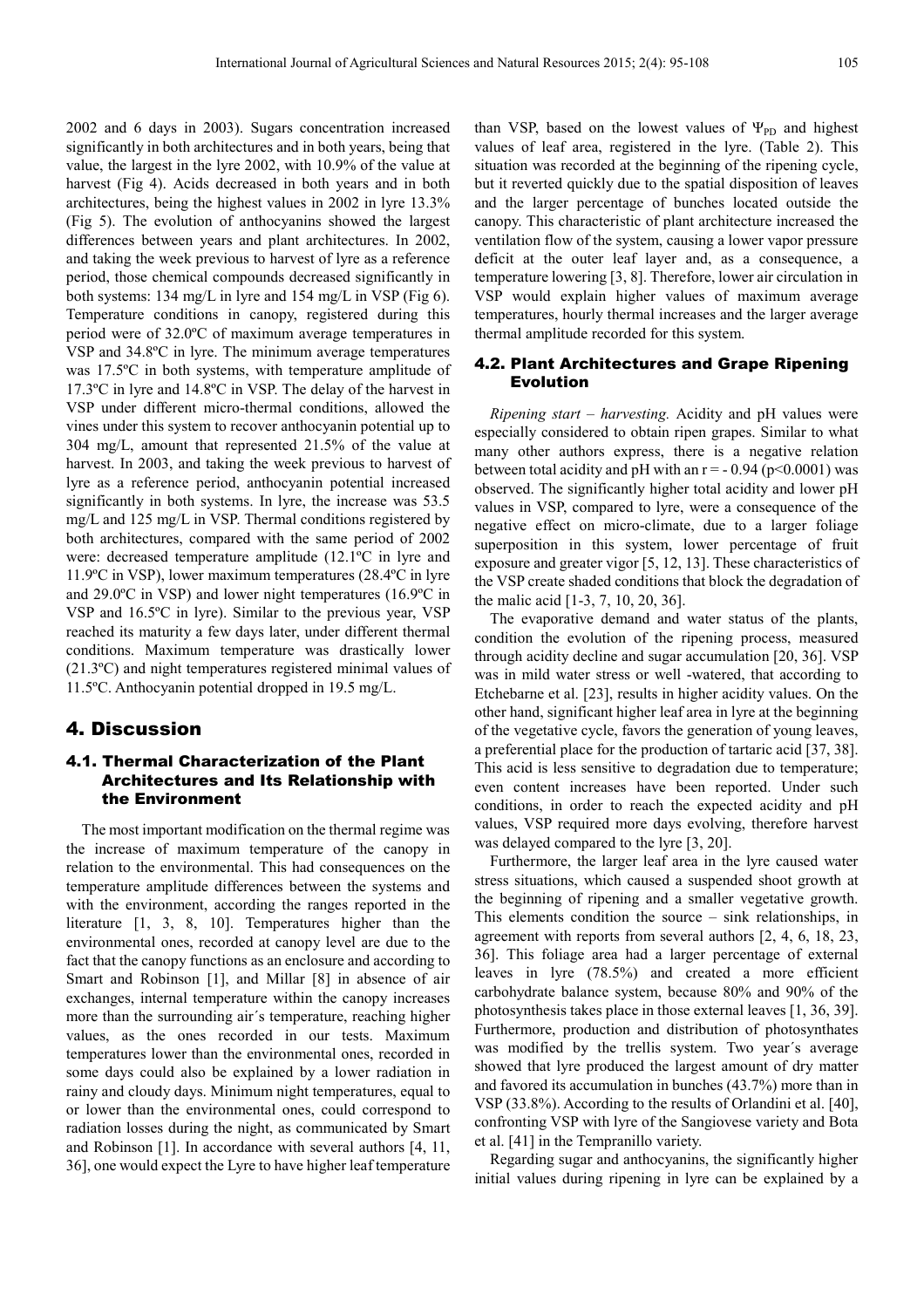larger surface of leaves and the higher percentage of exposed bunches. These characteristics, gathered all the optimal values needed to obtain favorable micro-thermal conditions, for the photosynthetic process, positive balance of anthocyanins and higher yield and oenological performance compared to VSP [1, 2, 5, 18, 22]. In terms of temperature, the lyre showed the highest percentage of hours exposed to the range of 25 to 30ºC in canopy, in average for the two years; more than double registered for VSP. On the contrary, with temperatures above 35ºC, which according to several authors [3, 9, 36], are negative for both processes, VSP registers, in average of the two years, 15.7% (Fig. 2). From the analysis of the hourly thermal dynamic it can be concluded that during the day, the lyre has at least 3 more hours of exposure to temperatures within favorable range for accumulation processes than VSP.

*Evolution of chemical compounds of the grapes* The evolution of grape metabolic compounds adjusts to a polynomic curve in lyre and to a potential one in VSP, which can be explained by the numerous parameters that control, directly or indirectly, such metabolism. In that sense, coincident with the differences found between architectures in our work, Reynolds and Van Heuvel [36] and Kappel [42] mentioned as parameters that modify grape metabolism: vegetative vigor, the source – sink relationship, the thermal indices, and the vine water status, among others. Trellis system also contributes to differences in kinetics and in values reached by the metabolites (Figs.4 to 6). Regarding the evolution of chemical compounds in the grapes, and according to reports of various authors, three stages were identified for both architectures and years [15, 16, 18, 22, 24, 43]. The stage of accumulation- degradation depends of plant architecture or year. Differences between architectures are explained by Maximum temperature and thermal dynamics recorded inside canopies [3, 7, 15, 16, 20]. Anthocyanins were mainly defined by plant architecture. Sugar contents were more dependent of year conditions, being those, higher accumulated percentages for both architectures in 2003. Acid degradation and berry weight showed a strong influence of the system and year. Micro-thermal values registered in VSP were higher than in lyre, which is coincident with results reported by Matese et al. [9]. The lyre, as a more ventilated system, adjusted thermal peaks and followed the values of ambient temperature, maintaining favorable thermal conditions for the photosynthesis and anthocyanins synthesis during longer periods of the day. This agrees with the reports of several authors [3, 4, 7, 15]. On the other hand, this stage was characterized by a maximum thermal amplitude at the canopy, with values close to 20ºC, which is mentioned in the literature as favorable to anthocyanins synthesis. In VSP, this thermal amplitude was a consequence of the increase of the maximal temperature (37.8ºC), adverse for the anthocyanin synthesis [15]. The most negative values of  $\Psi_{\text{PDV}}$  registered in lyre at this stage, would have a positive influence on the accumulation - degradation of the grape compounds and explain differences found with VSP [18, 21]. The year 2002 was warmer and the water stress in VSP was moderate and strong in lyre at the beginning of the ripening stage. 2003 was

cooler and the level of water stress was moderate in lyre and mild in VSP at the beginning of ripening. This created conditions that favored accumulation of sugar and anthocyanins in lyre and a slower degradation of acids (Table 4).

During the second stage*,* where a slowdown is recorded in the accumulation of sugars and anthocyanins, the decrease in acids and berry growth and the compound values reached would depended on the canopy micro-thermal conditions [17]. Thermal peaks and the registered increase of the maximum temperature within the canopy, created thermal stress and provoked several modifications in the berry composition [15,16]. The kinetics of berry weight increase was also slower; the VSP limited the amount of sugars and anthocyanins in the berry [12]. A lower sugar accumulation rate in this stage determined also a lower rate for anthocyanins, due to the close correlation established between both compounds ( $r = 0.95$ ,  $p <$ 0.0001) in accordance to Guidoni et al. [17]. However, the thermal and water availability of the year influence the composition of the grape. There were significantly lower values in acids and anthocyanins in both architectures in 2003 compared with 2002. This could be explained because in this stage, in 2003 the high night temperatures recorded in three consecutive days were 20.9ºC, 20.2ºC and 20.6ºC, above the optimal [3,7,14]. The thermal amplitude in that year was also narrower than in 2002, due to higher night temperatures. In 2003, was a larger water availability and the range values of  $\Psi_{\text{PD}}$  of the plants were mild to moderate stress (lyre) or well-watered (VSP).

The third stage, corresponding with the last week of ripening, took place under different thermal conditions for each architecture. The compounds, products of the primary metabolism, were less affected by the thermal conditions. Independently from the year considered and the plant architecture, sugars increased and acids decreased. The increase of sugars in VSP in 2002 could have been - as also Kappel [42] indicates – the consequence of a concentration process due to dehydration of the berries following the high temperatures registered in that canopy (above 39.0ºC) and characterized by a sharp decrease of berry weight (from 1.86 g to 1.50 g). A result that confirms the negative relation established between berry weight and the maximum temperature in the canopy ( $r = -0.89$  p<0.0001). Anthocyanins contents were dependent on micro-thermal conditions. In 2002, in both plant architectures a reduction of anthocyanins took place. Maximum temperatures in both canopies exceeded 30ºC and minimal ones were above 17ºC. In such situations, according to the literature, a negative balance of anthocyanins took place [3, 15]. The thermal amplitude, which was maximum, did not seem to create a positive balance for the accumulation of these compounds, because the thermal peaks that cause such value should remain within acceptable ranges for this process. In the VSP, that took one more week to evolve, anthocyanins values recovered, probably as a consequence of favorable changes in thermal conditions (lowering of maximum temperature to 26.6ºC and a thermal amplitude of 10.0ºC). However, in 2003, taking the week before the harvest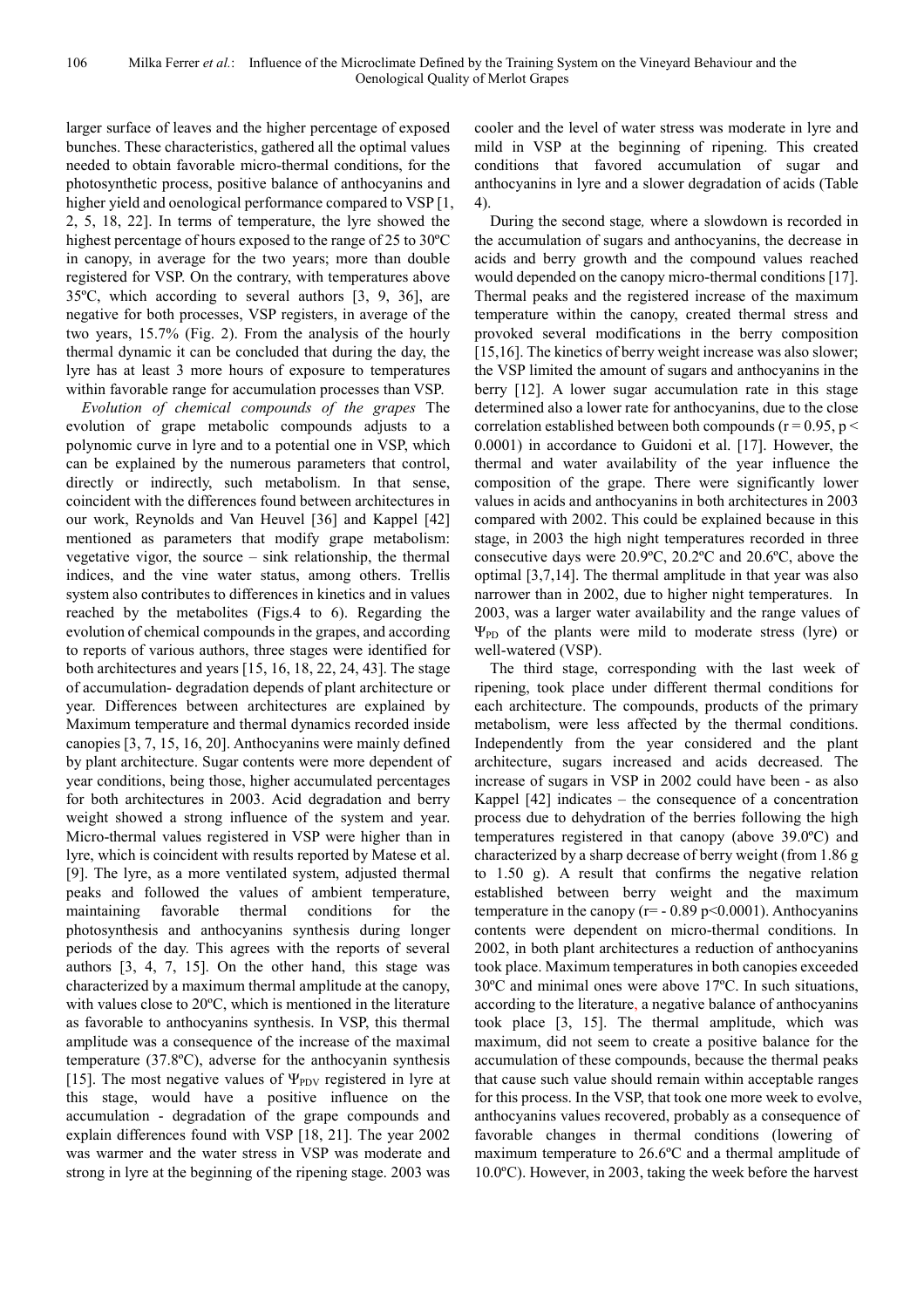as a reference, anthocyanin potential increased in both systems due to maximum and minimum temperatures and thermal amplitude in the canopy, which were within the ranges considered favorable to the positive balance of such compounds [3, 15]. VSP registered a decrease of anthocyanins in the following week and previous to harvest, probably due to the influence of the night temperature, which was lower than 16ºC quoted as positive in the literature [7,14].

## 5. Conclusions

The contents and evolution of berry compounds were influenced by the Plant architecture due to the modification of the micro-thermal conditions and the water status of the grapevines in relation to the environment.

The maximum temperature within the canopy, which was higher in VSP, caused a larger thermal amplitude. This temperature was not necessarily within the values favorable for a balanced grape composition.

Lyre, with larger ventilation capacity, moderated thermal peaks and generated temperatures within ranges favorable to photosynthesis and synthesis of anthocyanins for longer time periods. Larger leaf area determined more negative water potentials in this system. This water stress conditions stopped shoot growth at the beginning of the ripening period and caused also a lower vegetative growth, both elements affecting the source-sink relationship. As a consequence, sugars contents and anthocyanin potential were higher in lyre, even experiencing larger total yields. Total acidity was higher in VSP following the negative effects on microclimate, due to a larger leaf superposition, lower percentage of exposed bunches and larger vigor in well – watered plants.

The highest percentages of compound accumulation and berry weight, in relation to the final harvest values, were registered during the first of the three ripening stages identified in this study.

## References

- [1] Smart, R.E. and Robinson, M. (1991). Sunlight into wine. A handbook for winegrape canopy management. (Ministry of Agriculture and Fisheries, New Zealand) 88pp
- [2] Tandonnet J, Samie B, Ollat N (1996). Etude des interactions entre trois systèmes de conduite et le mode d'entretien du sol. Proceedings of the IX.GESCO 21–23 August Budapest - Hungary (University of Horticulture and Food Industries) pp 61-68
- [3] Spayd SE, Tarara JM, Mee DL, Ferguson JC (2002). Separation of sunlight and temperature effects on the composition of Vitis vinifera cv Merlot berries. Am. J. Enol. Vitic. 53:3 171-182
- [4] Carbonneau A (2003) Rappel des principaux effets des composantes du système de conduite. Progrès Agricole Viticole. 120 (13-14) 293-294.
- [5] Gladstone E, Dokoozlian N (2003) Influence of leaf area density and trellis/training system on the light microclimate within grapevine canopies. Vitis 42 (3), 123–131
- [6] Dai Z, Ollat N, Gomes E, Decroocq S, Tandonnet J P, Bordenave

L, Pieri P, Hilbert G, Kappel Ch, van Leeuwen C, Vivin P, Delrot S (2001) Ecophysiological, genetic, and molecular causes of variation in grape berry weight and composition: A review Am. J. Enol. Vitic. 62:4 413- 424.

- [7] Hunter J, Bonnardot V (2011) Suitability of Some Climatic Parameters for Grapevine Cultivation in South Africa, with Focus on Key Physiological Processes. S. Afric. J. Enol Vitic Vol. 32, No. 1 137-154
- [8] Millar AA (1972) Thermal Regime of Grapevines. Am. J. Enol. Vitic .Vol. 23 no. 4 173-176
- [9] Matese A, Genesio L, Crisci A, Di Gennaro F, Fiorillo E, Primicerio J, Di Blasi S, Pedò S, Zorer R, Vaccari F. (2011) Impatto delle pratiche di gestione della chioma sulla dinamica microclimatica e relazioni con la qualita' delle uve. Proceedings of the 7ma.Enoforum 3-5 May Arezzo-Italy (Societa Italiana de Viticultura ed Enologia)
- [10] Sweetman C, Sadras VO, Hancock RD, Soole KL, Ford C M (2014) Metabolic effects of elevated temperature on organic acid degradation in ripening Vitis vinifera fruit Journal of Experimental Botany http://jxb.oxfordjournals.org/open\_access.html
- [11] Glen M, Cooley N,Walker R, Clingeleffer P, Shellie K (2010) Impact of Kaolin Particle Film and Water Deficit on Wine Grape Water Use Efficiency and Plant Water Relations. HortScience 45(8):1178–1187
- [12] Rojas Lara BA, Morrison JC (1989). Differential effects of shading fruit or foliage on the development and composition of grape berries. Vitis 28 199-208
- [13] Ristic R., Downey M., Iland P, Bindon K, Francis I, Herderich M, Robinson S (2007) Exclusion of sunlight from Shiraz grapes alters wine colour, tannin and sensory properties Australian Journal of Grape and Wine Research 13,53–65.
- [14] Tonietto J, Carbonneau A (2002) Régime thermique en période de maturation du raisin dans le géoclimat viticole. Indice de fraicheur des nuits – IF et amplitude thermique Proceedings of the IV Symposium International sur le zonage vitivinicole 17 - 20 June Avignon-France pp 279 – 289.
- [15] Mori K, Goto-yamamoto N, Kitayama M, Hashizume, K (2007) Loss of anthocyanins in red-wine grape under high Temperature. Journal of Experimental Botany 1-11
- [16] Poudel PR, Mochioka R, Beppu K, Kataoka I (2009) Influence of Temperature on Berry Composition of Interspecific Hybrid Wine Grape 'Kadainou R-1' (Vitis ficifolia var. ganebu × Vits vinifera 'Muscat of Alexandria'). J. Japan. Soc. Hort. Sci. 78 (2): 169–174
- [17] Guidoni S, Ferrandino A, Novello V (2008). Effects of seasonal and agronomical practices on skin anthocyanin profile of cv. Nebbiolo grapes. Am. J. Enol. Vitic 53(3):224-226.
- [18] González-Neves G, Ferrer M (2008) Efectos del sistema de conducción y del raleo de racimos en la composición de uvas Merlot Agrociencia Vol XII N° 2 pág. 10 – 18
- [19] Chaves M, Zarrouk O, Francisco R, Costa J, Santos T, Regalado A, Rodrigues L, Lopes C (2010) Grapevine under deficit irrigation: hints from physiological and molecular data. Ann. Bot. 105: 661–676.
- [20] Sadras VO, Petrie PR, Moran MA (2013) Effects of elevated temperature in grapevine. II juice pH, titratable acidity and wine sensory attributes. Australian Journal of Grape and Wine Research 19,107–115